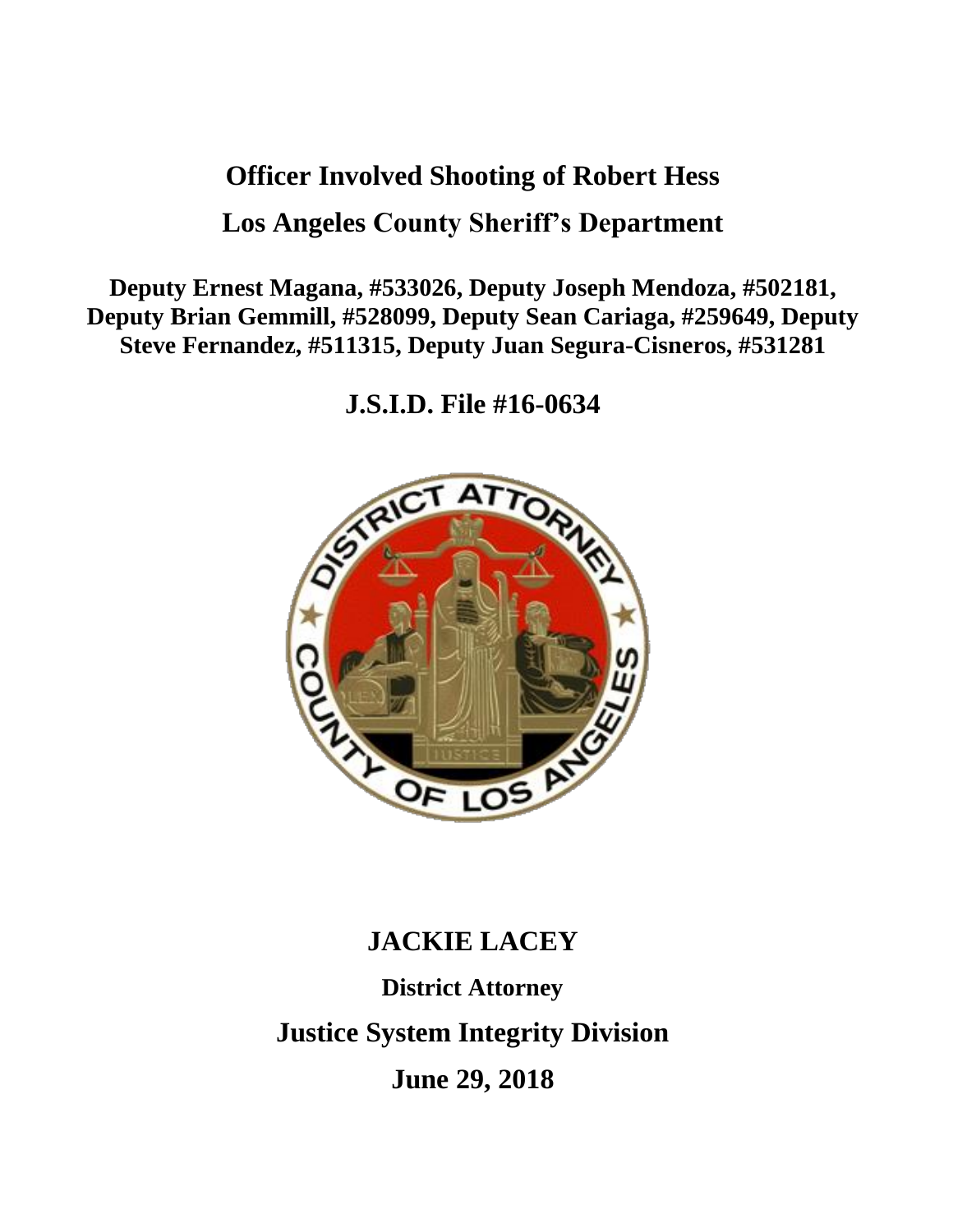#### **MEMORANDUM**

| TO:             | <b>CAPTAIN CHRISTOPHER BERGNER</b><br>Los Angeles County Sheriff's Department<br>Homicide Bureau<br>1 Cupania Circle<br>Monterey Park, California 91755 |
|-----------------|---------------------------------------------------------------------------------------------------------------------------------------------------------|
| FROM:           | <b>JUSTICE SYSTEM INTEGRITY DIVISION</b><br>Los Angeles County District Attorney's Office                                                               |
| <b>SUBJECT:</b> | <b>Officer Involved Shooting of Robert Hess</b><br>J.S.I.D. File #16-0634<br>L.A.S.D. File #016-16042-1475-013                                          |
| DATE:           | June 29, 2018                                                                                                                                           |

The Justice System Integrity Division of the Los Angeles County District Attorney's Office has completed its review of the December 15, 2016, fatal shooting of Robert Hess by Los Angeles County Sheriff's Department (LASD) Deputies Juan Segura-Cisneros, Ernest Magana, Joseph Mendoza, Brian Gemmill, Sean Cariaga and Steve Fernandez. We have concluded that the above deputies acted lawfully in self-defense and in defense of others.

The District Attorney's Command Center was notified of the shooting at approximately 12:01 a.m., on December 16, 2016. The District Attorney Response Team responded to the location. They were given a briefing regarding the circumstances surrounding the shooting and a walk-through of the scene.

The following analysis is based on investigative reports, audio recordings of interviews, firearm analysis reports, the autopsy report, crime scene diagrams and sketches, photographic and video evidence, and witness statements submitted to this office by LASD Detectives Lugo and Ramirez. The voluntary statements of all involved deputies were considered as part of this analysis.

### **FACTUAL ANALYSIS**

On December 15, 2016, at approximately 5:00 p.m., two Downey Police Department (DPD) Officers, Paul Edwards and Richard Garcia, were conducting stationary surveillance on a suspect named Robert Hess near his residence in Hacienda Heights. Hess had been involved in an altercation with family members earlier that day, where he assaulted several individuals with both a knife and a gun. DPD responded to the location, but lost Hess during a high speed pursuit of Hess on a motorcycle. Having been briefed on the altercation and the pursuit and shown a DMV photograph of Hess, Edwards and Garcia were dispatched to Hess' residence at 1583 Windrush Drive, in the City of Hacienda Heights. Initially the officers saw no sign of Hess. They parked their un-marked Downey Police vehicle approximately six houses to the east of Hess' residence on White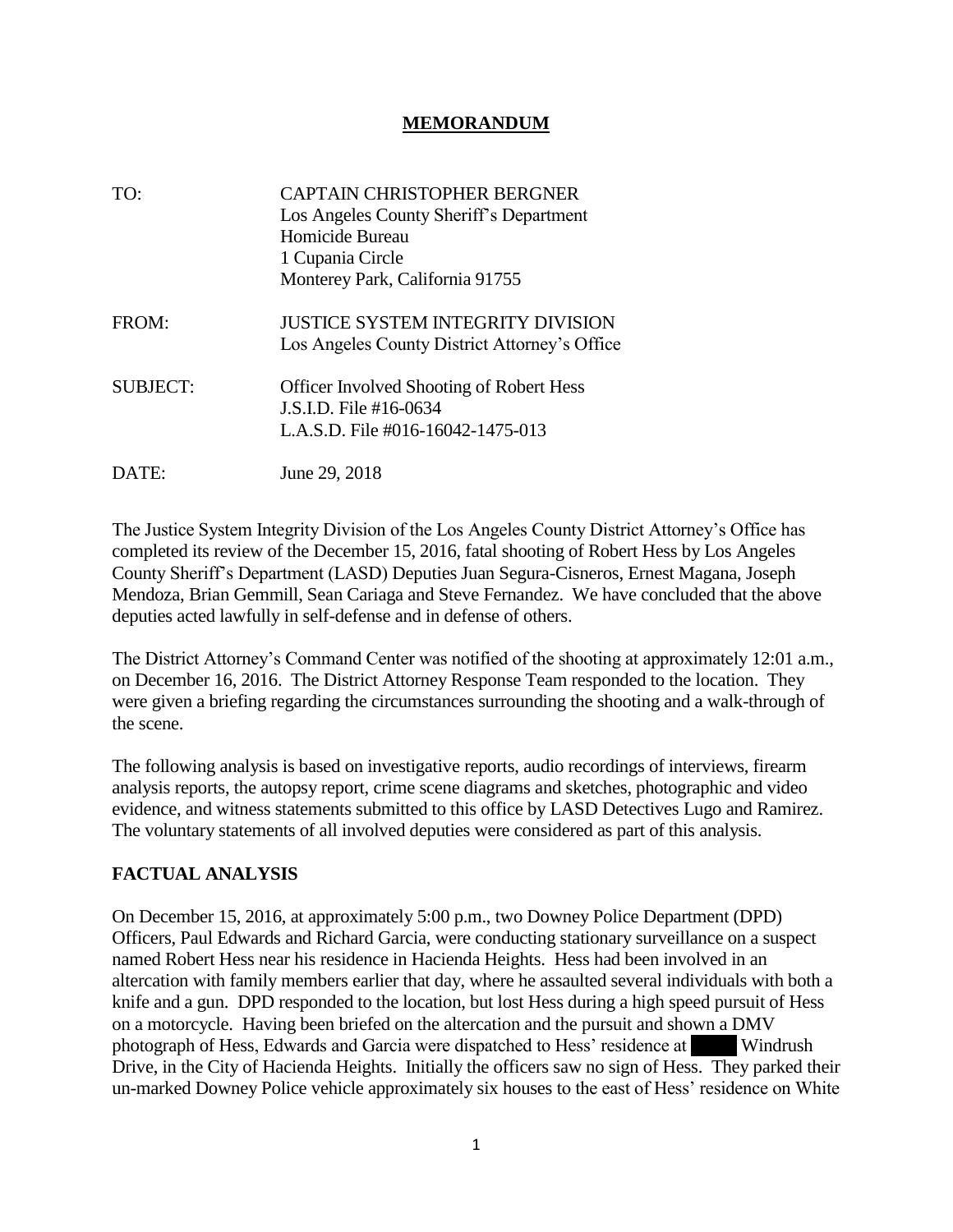Cloud Drive. At approximately 9:45 p.m., Edwards and Garcia saw a man wearing a dark jacket and a hat walking a dog in the rain. The man walked eastbound on Windrush Drive to northbound White Cloud Drive. Several minutes later, the man returned and began walking westbound on Windrush Drive, towards Hess' residence. Edwards and Garcia drove westbound on Windrush Drive believing that the man was possibly Hess, based upon the physical description they had been provided. The officers drove past Hess to confirm his identity, then proceeded to make a U-turn in the cul-de-sac. They then drove eastbound towards Hess and attempted to conduct a stop.

Garcia, who had been driving the vehicle, exited the vehicle and contacted Hess.<sup>1</sup> Hess told him, "I don't want to talk to you. I have a gun." Garcia ordered Hess to get on the ground as Edwards called LASD Industry station to request back-up. Hess began walking southbound on Windrush Drive, from the sidewalk into the middle of the street. Hess ignored Garcia's commands. Garcia drew his service weapon and continued to order Hess to get on the ground. Hess continued to make comments such as, "Not going to jail. You are going to have to shoot me."

Approximately five minutes later, the first LASD vehicle arrived at the location, with multiple other LASD units subsequently responding. Edwards briefed LASD personnel on the altercation, pursuit, and their contact with Hess, including the fact that he had stated he was armed. LASD personnel deployed with several deputies designated as non-lethal, and several designated as shooters should the situation escalate and require the use of force.

For approximately 30 minutes both the DPD officers and LASD personnel attempted to get Hess to cooperate with them, asking him to show his hands, to get on the ground and to speak to the officers. During this time, Hess made various statements such as, "I don't care. I have given up. I have nothing to live for."

At one point as the officers and deputies attempted to speak to Hess, a woman later identified as Jamie M. exited Hess' residence. Jamie M. also pleaded with Hess to surrender to law enforcement. Jamie M. told Garcia and Edwards that Hess had been drinking alcohol.<sup>2</sup> Garcia asked Hess what he (Garcia) could do to help Hess. Hess replied, "Nothing." Hess further stated, "You will have to shoot me. You can't help me. This is how it is going to end."

After approximately 40 minutes, Edwards and the LASD personnel decided on a plan to take Hess into custody with less-than-lethal stun bags. Hess began walking towards his residence, and Edwards deployed his Taser in an effort to stop him. Hess said, "Don't Tase me, I'll shoot you."

<sup>&</sup>lt;sup>1</sup> Garcia's vehicle was equipped with a dash-camera which recorded throughout the incident. Due to the lights flashing, rain and angle of the vehicle, much of the interaction is not visible. However, the audio portion of the recording captures the entire incident.

<sup>&</sup>lt;sup>2</sup> Jamie M. was interviewed after the shooting and advised investigators that Hess had been suicidal in the weeks leading up to the shooting and had stopped taking prescribed psychiatric medications. Jamie M. further stated that Hess had intimated that he wanted someone else to kill him. On the evening of the incident, Hess had consumed eight beers and told her that day that he would point a gun at officers if they tried to arrest him. Jamie M. was with Hess inside their residence immediately prior to his contact with DPD. She asked Hess if he had his gun as he was exiting the residence. Hess told her he left it at home. Later, Hess called her to tell her the police were there. She exited the residence and observed multiple law enforcement personnel attempting to calm Hess down and get him to surrender. Jamie M. observed the gun in Hess' hand immediately before he was shot by deputies. After the shooting, she found a note from Hess inside the residence saying, "Sorry Sweatheart."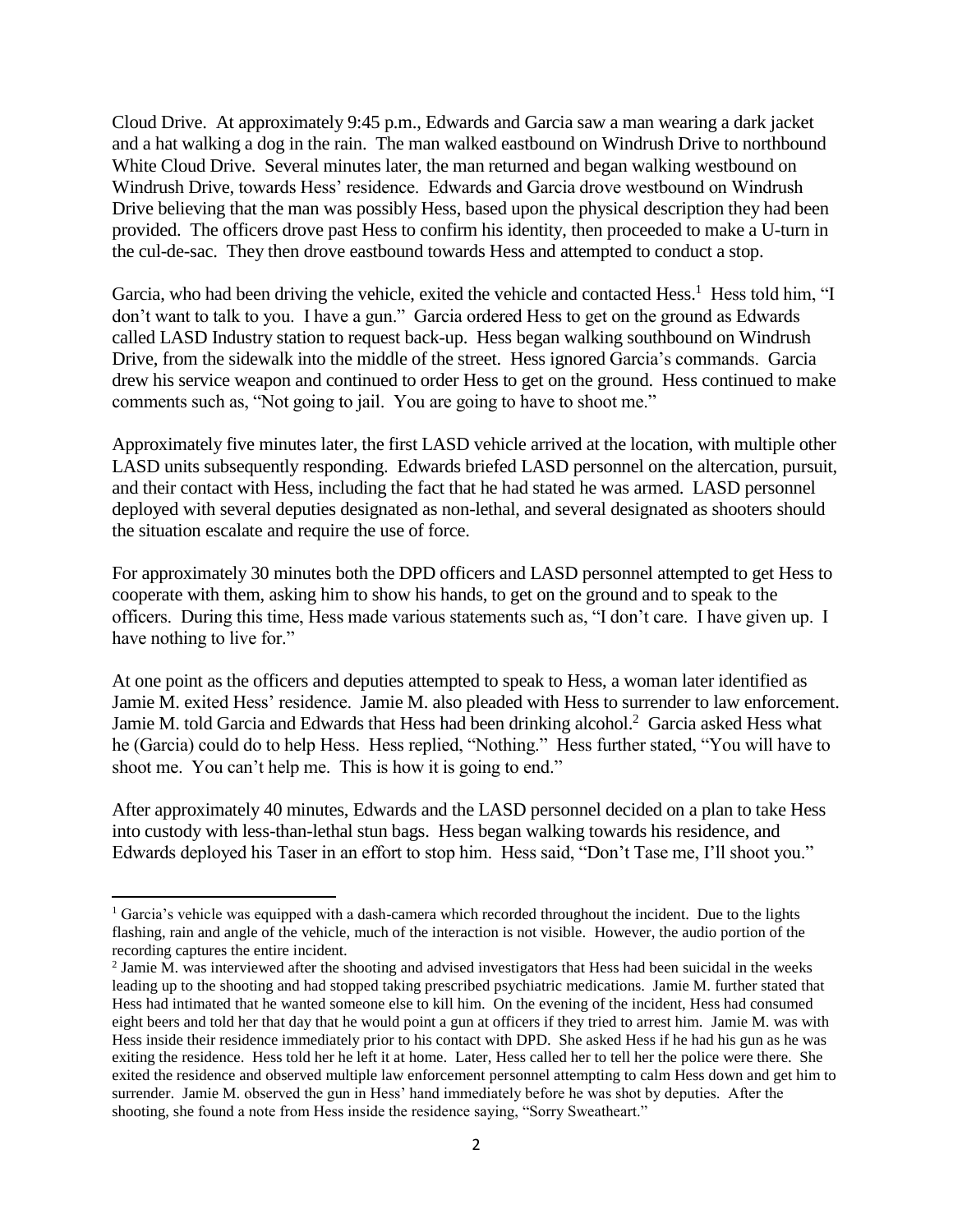Hess then reached into his jacket pocket with his left hand and appeared to be pointing an object at the officers. Garcia and Edwards observed a firearm inside Hess' left front pants pocket. Garcia and the LASD deputies ordered Hess to show his hands and surrender. Garcia and LASD deputies continued to plead with Hess to cooperate, saying "Stop, no one needs to be shot. No one needs to die. We are here to help you." Hess ignored their repeated pleas and remained uncooperative, saying, "Fuck you. Shoot me!" as he paced in the middle of the street.

Garcia and Edwards slowly began to take cover.<sup>3</sup> One of the deputies yelled, "Stun bag," and a stun bag gun was deployed.<sup>4</sup> Several stun bags struck Hess, but had no visible effect on him. Hess let go of the dog, who ran away. Hess then produced the firearm from his left pocket, holding it in his left hand with his finger on the trigger. Hess began waving the gun in the air with his left hand, saying "If you shoot me again with the stun bag, I'm going to shoot you." Hess then pointed the gun at Edwards and Garcia.

Gemmill, having seen the gun and fearing for Edwards' and Garcia's safety, fired his shotgun four times at Hess. Mendoza, also having seen Hess begin to move the gun towards law enforcement personnel, fired one round from his rifle. Cariaga, seeing Hess turn and begin to point the gun at himself and other deputies, fired two rounds from his rifle. Segura-Cisneros, seeing Hess point his gun toward Segura-Cisneros and other deputies immediately after Hess had threatened to shoot them, fired 10 to 12 rounds from his service weapon. Magana also fired five to six rounds from his service weapon, fearing that Hess was about to shoot at DPD officers or LASD deputies. Fernandez, also fearing that Hess was about to fire upon himself and others, fired three to four rounds from his rifle. Several rounds struck Hess, causing him to fall to the ground on his back. Hess still held the firearm in his left hand.

As Hess was on the ground, he continued to move. Cariaga believed he was attempting to get off the ground, and seeing that Hess was still holding the gun in his left hand with his finger on the trigger, fired one additional round at Hess. Segura-Cisneros, believing Hess was going to shoot, fired an additional five or six rounds from his service weapon. Magana fired an additional two rounds, as did Fernandez, believing Hess was about to fire his weapon. Hess stopped moving, but was still breathing and holding the gun in his left hand.<sup>5</sup>

<sup>&</sup>lt;sup>3</sup> Both Edwards and Garcia were wearing body cameras which recorded their interactions with Hess. However, when they took cover, Hess ceased to be visible on the video, although the audio recordings still captured the interactions.

<sup>4</sup> Deputy Kyle Newman initially fired two to three stun bag rounds at Hess. When they proved to have no effect after striking Hess, Deputy Ernest Magana fired an additional four stun bag rounds. Three of the stun bags struck Hess, but did not stop him.

<sup>&</sup>lt;sup>5</sup> One civilian witness observed Hess on the ground after the initial volley of shots. He indicated that Hess was pulling the trigger of the firearm as he was lying on the ground. Prior to that, the witness believed Hess was firing shots into the air before deputies began firing at him.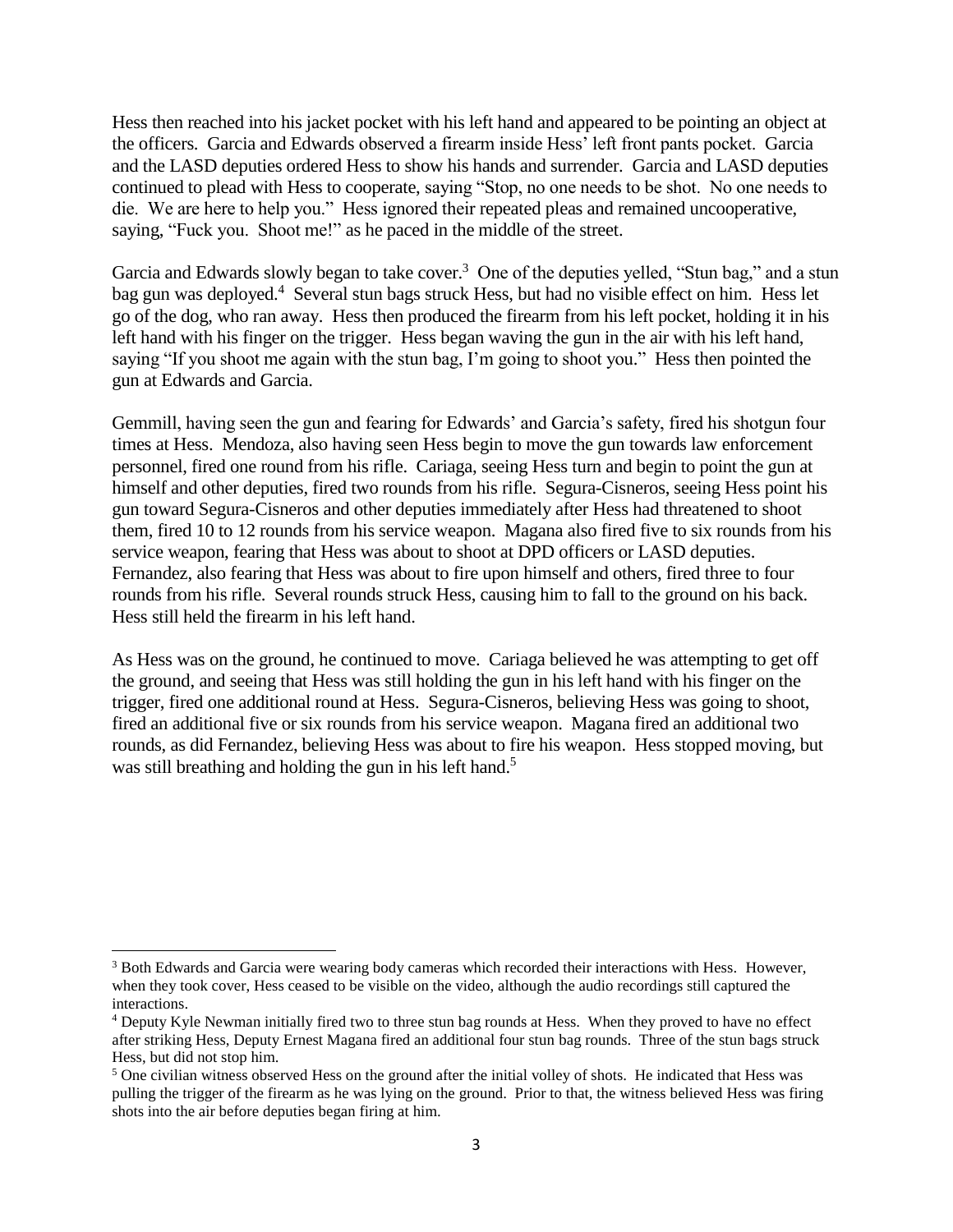

A team was assembled to approach and disarm Hess. A firearm was recovered from his left hand and a knife was recovered from his front pant pocket.

Paramedics responded to the scene and pronounced Hess dead at 11:35 p.m. An autopsy was conducted and the cause of death was deemed to be multiple gunshot wounds. A toxicology screen done as part of the autopsy revealed that Hess had marijuana and Hydrocodone in his system at the time of his death.

### **LEGAL ANALYSIS**

California law permits the use of deadly force in self-defense or in the defense of others if it reasonably appears to the person claiming the right of self-defense or the defense of others that he or others were in imminent danger of great bodily injury or death. Penal Code § 197; *People v. Randle* (2005) 35 Cal.4th 987, 994 (overruled on another ground in *People v. Chun* (2009) 45 Cal.4th 1172, 1201); *People v. Humphrey* (1996) 13 Cal.4th 1073, 1082; *see also,* CALCRIM No. 505.

In protecting himself or another, a person may use all the force which he believes reasonably necessary and which would appear to a reasonable person, in the same or similar circumstances, to